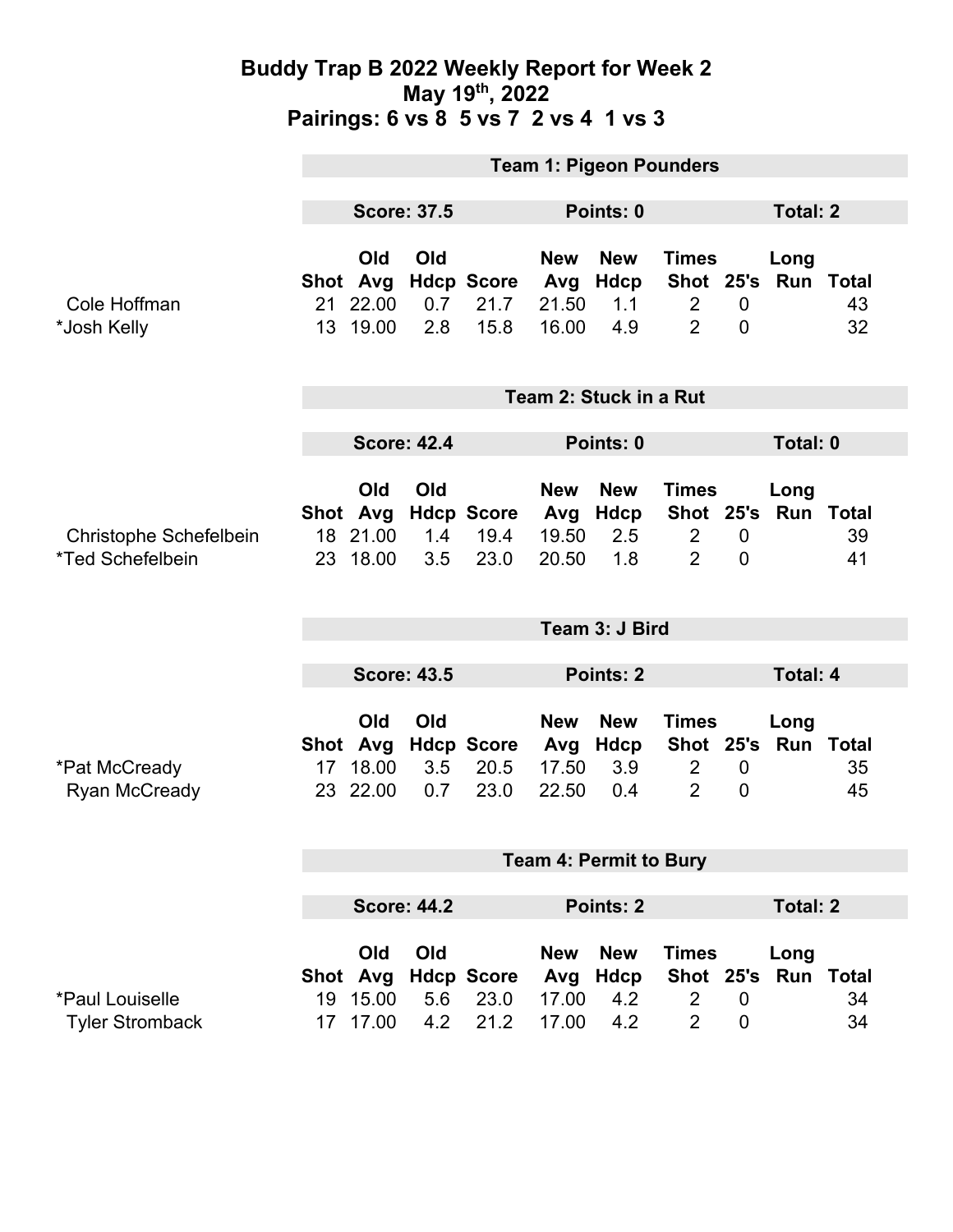### **Buddy Trap B 2022 Weekly Report for Week 2 May 19th, 2022 Pairings: 6 vs 8 5 vs 7 2 vs 4 1 vs 3**

|                                         | <b>Team 5: Shot Dead</b>        |                                         |                   |                                   |                                     |                                  |                                                               |                                  |                             |          |  |
|-----------------------------------------|---------------------------------|-----------------------------------------|-------------------|-----------------------------------|-------------------------------------|----------------------------------|---------------------------------------------------------------|----------------------------------|-----------------------------|----------|--|
|                                         | <b>Score: 39.2</b>              |                                         |                   | Points: 0                         |                                     |                                  | <b>Total: 2</b>                                               |                                  |                             |          |  |
| Lily Jedneak<br>*Christian Sapp         | 20                              | Old<br>Shot Avg<br>15 19.00<br>21.00    | Old<br>2.8<br>1.4 | <b>Hdcp Score</b><br>17.8<br>21.4 | <b>New</b><br>Avg<br>17.00<br>20.50 | <b>New</b><br>Hdcp<br>4.2<br>1.8 | <b>Times</b><br>$\overline{2}$<br>$\overline{2}$              | $\mathbf 0$<br>$\mathbf 0$       | Long<br>Shot 25's Run Total | 34<br>41 |  |
|                                         | <b>Team 6: Clay Busters</b>     |                                         |                   |                                   |                                     |                                  |                                                               |                                  |                             |          |  |
|                                         | <b>Score: 41.7</b>              |                                         |                   | Points: 1                         |                                     |                                  | Total: 1                                                      |                                  |                             |          |  |
| Mark McHugh<br>Joe Plaisance            |                                 | Old<br>Shot Avg<br>22 22.00<br>12 13.00 | Old<br>0.7<br>7.0 | <b>Hdcp Score</b><br>22.7<br>19.0 | <b>New</b><br>Avg<br>22.00<br>12.50 | <b>New</b><br>Hdcp<br>0.7<br>7.4 | <b>Times</b><br>Shot 25's<br>$\overline{2}$<br>$\overline{2}$ | $\overline{0}$<br>$\overline{0}$ | Long<br><b>Run Total</b>    | 44<br>25 |  |
|                                         | Team 7: CSU                     |                                         |                   |                                   |                                     |                                  |                                                               |                                  |                             |          |  |
|                                         | <b>Score: 43.7</b>              |                                         |                   |                                   | <b>Points: 2</b>                    |                                  |                                                               | <b>Total: 4</b>                  |                             |          |  |
| *Andrew Erickson<br><b>Zach Pickett</b> |                                 | Old<br>Shot Avg<br>22 16.00<br>20 22.00 | Old<br>4.9<br>0.7 | <b>Hdcp Score</b><br>23.0<br>20.7 | <b>New</b><br>Avg<br>19.00<br>21.00 | <b>New</b><br>Hdcp<br>2.8<br>1.4 | <b>Times</b><br>$\overline{2}$<br>$\overline{2}$              | $\boldsymbol{0}$<br>$\mathbf 0$  | Long<br>Shot 25's Run Total | 38<br>42 |  |
|                                         | Team 8: League average          |                                         |                   |                                   |                                     |                                  |                                                               |                                  |                             |          |  |
|                                         | <b>Score: 41.7</b><br>Points: 1 |                                         |                   |                                   |                                     |                                  |                                                               | Total: 1                         |                             |          |  |
|                                         |                                 | Old                                     | Old               | Shot Avg Hdcp Score               | <b>New</b><br>Avg                   | <b>New</b><br>Hdcp               | <b>Times</b><br>$\mathbf 0$                                   | $\mathbf 0$                      | Long<br>Shot 25's Run Total | 0        |  |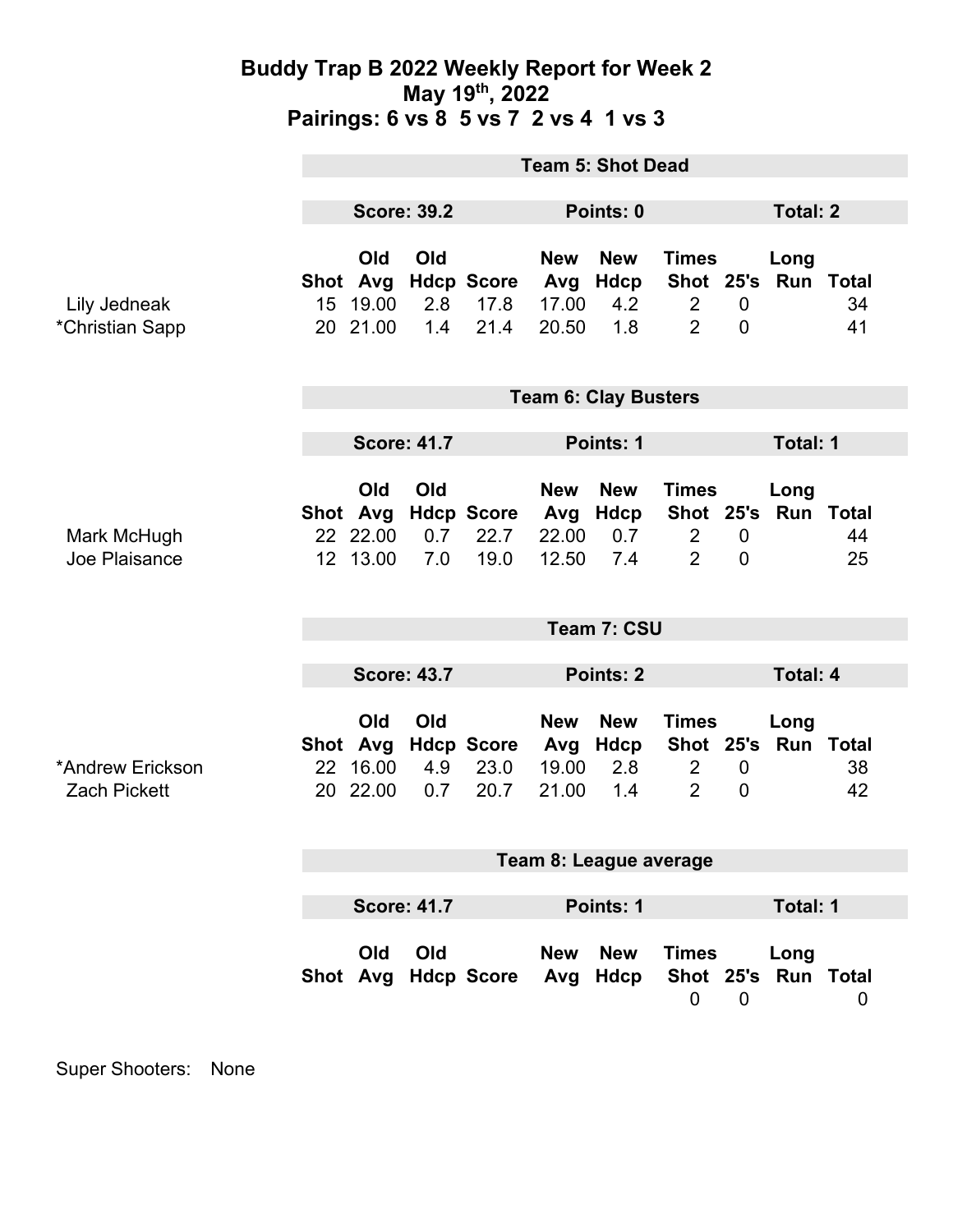## **Buddy Trap B 2022 Weekly Report for Week 2 May 19th, 2022 Pairings: 6 vs 8 5 vs 7 2 vs 4 1 vs 3**

# **Buddy Trap B 2022 Team Standings through week 2**

| Team 7 | <b>CSU</b>             | 4.0 |
|--------|------------------------|-----|
| Team 3 | J Bird                 | 4.0 |
| Team 5 | <b>Shot Dead</b>       | 2.0 |
| Team 4 | <b>Permit to Bury</b>  | 2.0 |
| Team 1 | <b>Pigeon Pounders</b> | 2.0 |
| Team 8 | League average         | 1.0 |
| Team 6 | <b>Clay Busters</b>    | 1.0 |
| Team 2 | <b>Stuck in a Rut</b>  | 0.0 |
|        |                        |     |